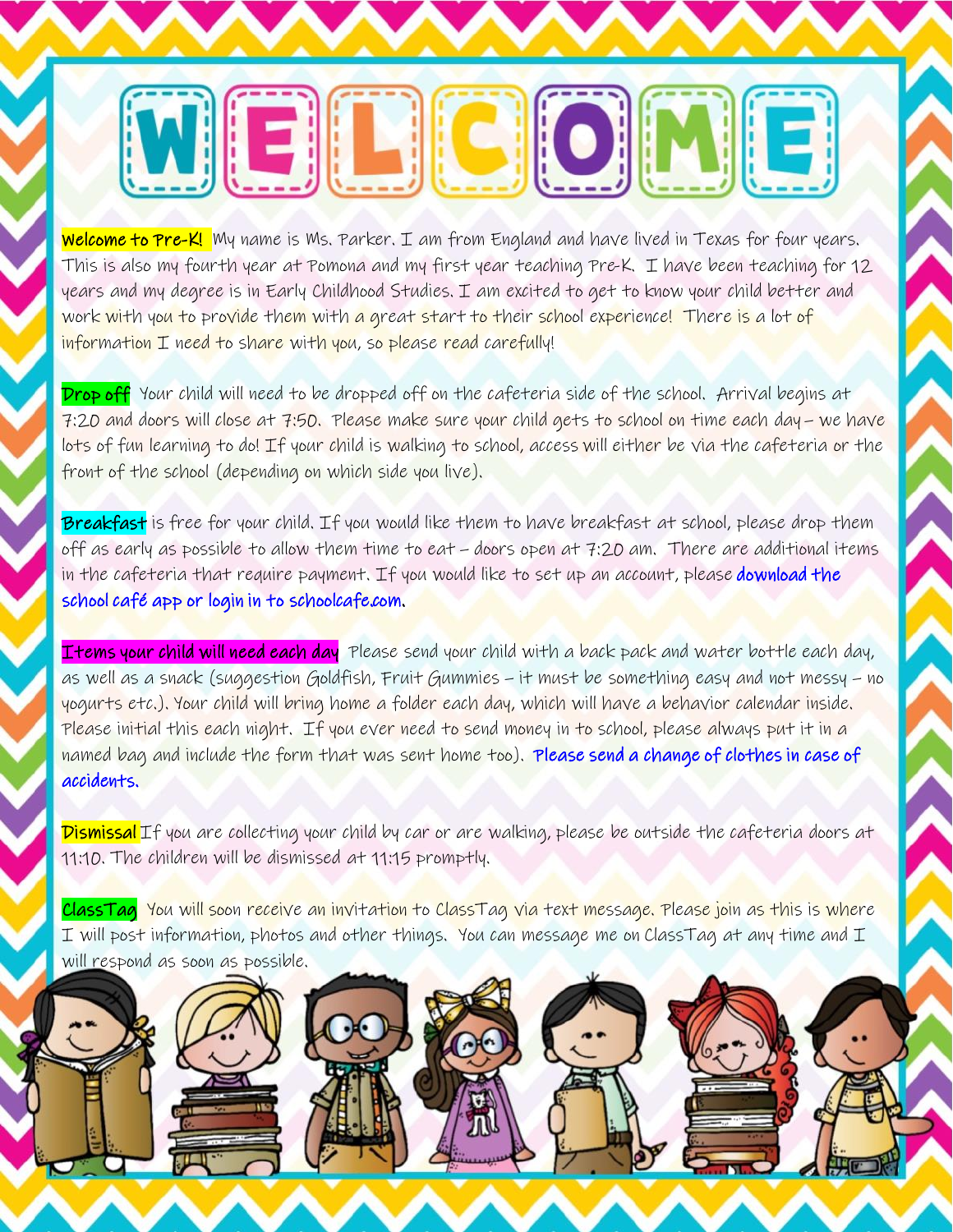## Your to do list:

1. Please scan the QR code or click on the link to complete the Getting to know your child form!



<https://forms.gle/W5DqBgBZUEPV6Ln28>

2. Please scan the QR code or click on the link to sign up for Pomona E-News if you have not already done so.



<https://www.alvinisd.net/Page/30017>

3. Please scan the QR code or click on the link to view My Pomona Elementary Profile Page.



<https://www.alvinisd.net/Domain/6297>